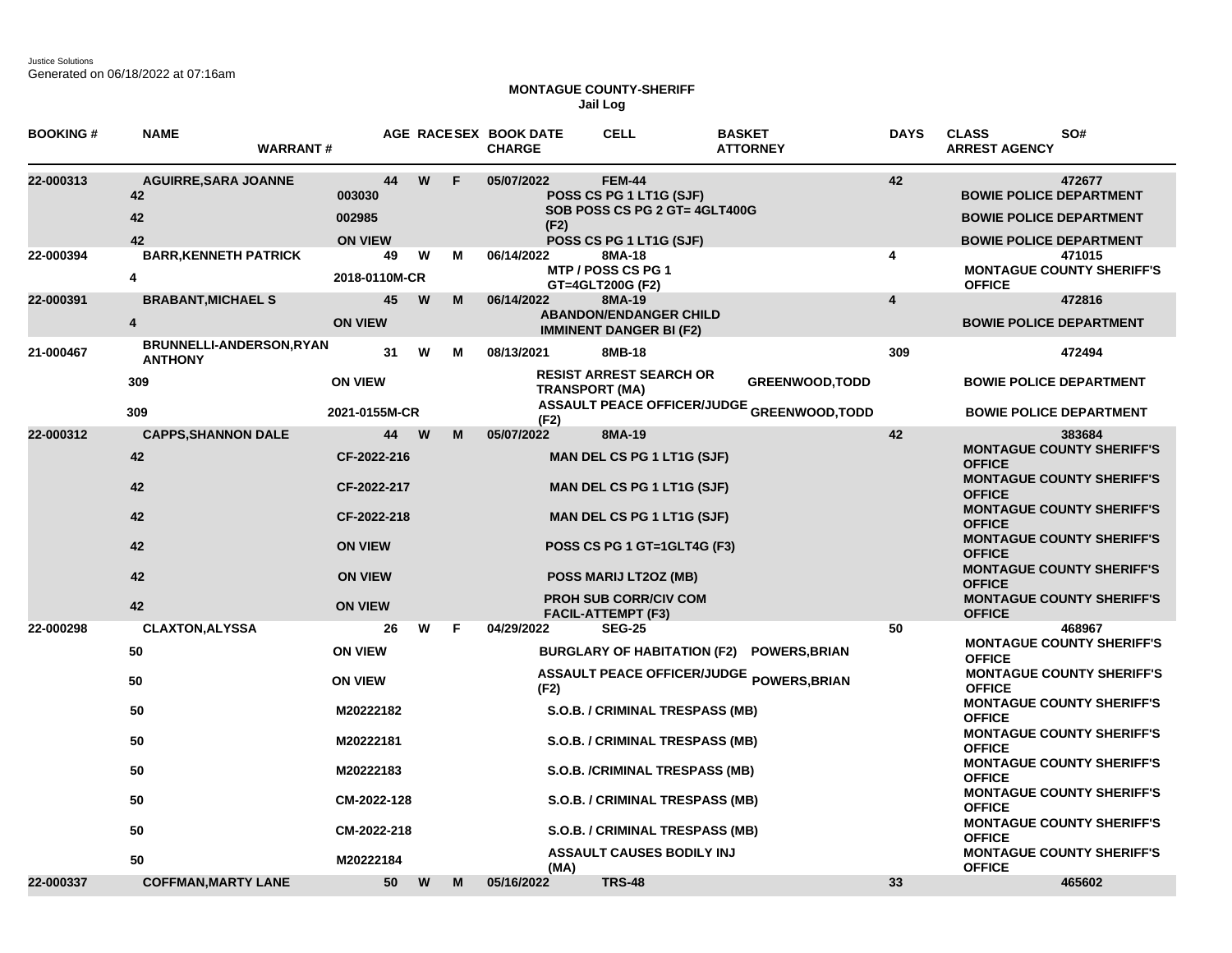|           | 33<br>33                            | M20222176<br>M20222175        |   |    | <b>INTERFER W/EMERGENCY REQ</b><br><b>FOR ASSISTANCE (MA)</b><br><b>TERRORISTIC THREAT OF</b><br><b>FAMILY/HOUSEHOLD (MA)</b><br><b>AGG ASSAULT</b> |                       |    | <b>NOCONA POLICE DEPARTMENT</b><br>NOCONA POLICE DEPARTMENT                           |
|-----------|-------------------------------------|-------------------------------|---|----|-----------------------------------------------------------------------------------------------------------------------------------------------------|-----------------------|----|---------------------------------------------------------------------------------------|
|           | 33                                  | F20222690                     |   |    | DATE/FAMILY/HOUSE W/WEAPON<br>(F1)                                                                                                                  |                       |    | <b>NOCONA POLICE DEPARTMENT</b>                                                       |
| 22-000270 | 33<br><b>COOK, JAMES ROBERT</b>     | <b>ON VIEW</b><br>43          | W | м  | <b>POSS DANGEROUS DRUG (MA)</b><br>04/19/2022<br>8MA-21                                                                                             |                       | 60 | <b>NOCONA POLICE DEPARTMENT</b><br>470187                                             |
|           | 60                                  | F20222684                     |   |    | BURGLARY OF HABITATION (F2) ROTRAMBLE, CHE                                                                                                          |                       |    | <b>MONTAGUE COUNTY SHERIFF'S</b><br><b>OFFICE</b>                                     |
| 22-000362 | <b>COOMER, REESE KYLE</b>           | 34                            |   | M  | 05/31/2022<br>8MB-18                                                                                                                                |                       | 18 | 472805                                                                                |
|           | 18                                  | 1722950                       |   |    | <b>THEFT PROP GT=\$750LT\$2,500</b><br>(MA)<br><b>AGG ASSAULT W/DEADLY</b>                                                                          |                       |    | <b>MONTAGUE COUNTY SHERIFF'S</b><br><b>OFFICE</b><br><b>MONTAGUE COUNTY SHERIFF'S</b> |
|           | 18                                  | <b>ON VIEW</b>                |   |    | <b>WEAPON (F2)</b>                                                                                                                                  |                       |    | <b>OFFICE</b>                                                                         |
| 22-000215 | <b>CROUCH, JOHN MARK</b><br>82      | 51<br>F20222665               | W | М  | 03/28/2022<br>8MA-21<br><b>FORGERY GOVT/NATIONAL</b>                                                                                                |                       | 82 | 472756<br><b>MONTAGUE COUNTY SHERIFF'S</b>                                            |
|           | 82                                  | F20222666                     |   |    | <b>INST/MONEY/SECURITY (F3)</b><br><b>FORGERY GOVT/NATIONAL</b><br><b>INST/MONEY/SECURITY (F3)</b>                                                  |                       |    | <b>OFFICE</b><br><b>MONTAGUE COUNTY SHERIFF'S</b><br><b>OFFICE</b>                    |
|           | 82                                  | F22-6J4                       |   |    | <b>FORGERY GOVT/NATIONAL</b><br><b>INST/MONEY/SECURITY (F3)</b>                                                                                     |                       |    | <b>MONTAGUE COUNTY SHERIFF'S</b><br><b>OFFICE</b>                                     |
|           | 82                                  | CR22-00138                    |   |    | <b>FORGERY GOVT/NATIONAL</b><br><b>INST/MONEY/SECURITY (F3)</b>                                                                                     |                       |    | <b>MONTAGUE COUNTY SHERIFF'S</b><br><b>OFFICE</b>                                     |
| 22-000206 | <b>CRUM, DAWSON STEVE</b>           | 51                            | W | M  | 03/25/2022<br>$2M-11$                                                                                                                               |                       | 85 | 384561                                                                                |
|           | 85                                  | 2022-0015M-CR                 |   |    | <b>SURETY OFF BOND -POSS CS PG</b><br>1 GT 1 G LT 4 G (F3)                                                                                          |                       |    | <b>MONTAGUE COUNTY SHERIFF'S</b><br><b>OFFICE</b>                                     |
| 22-000289 | <b>CUNNINGHAM, ROBERT EARL</b>      | 32                            | W | м  | 04/26/2022<br>8MB-18<br><b>MOTION TO REVOKE ASSAULT</b>                                                                                             |                       | 53 | 419423                                                                                |
|           | 53<br>53                            | 2020-0096-CR<br>2021-0177M-CR |   |    | <b>FAM/HOUSE MEM IMPEDE</b><br><b>BREATH/CIRCULAT (F3)</b><br><b>MOTION TO REVOKE POSS CS PG</b>                                                    | <b>RENFRO,ZACHARY</b> |    | <b>BOWIE POLICE DEPARTMENT</b><br><b>BOWIE POLICE DEPARTMENT</b>                      |
|           |                                     |                               |   |    | $1 <$ 1G (SJF)                                                                                                                                      |                       |    |                                                                                       |
| 22-000273 | DIFFENDERFER, JAMEY WADE<br>59      | 40<br><b>ON VIEW</b>          | W | M  | 04/20/2022<br>8MB-19<br>MAN DEL CS PG 1 GT=4GLT200G<br>(F1)                                                                                         | ROTRAMBLE, CHE        | 59 | 455440<br><b>MONTAGUE COUNTY SHERIFF'S</b><br><b>OFFICE</b>                           |
|           | 59                                  | CM-2022-214                   |   |    | <b>POSS DANGEROUS DRUG (MA)</b>                                                                                                                     | <b>ROTRAMBLE, CHE</b> |    | <b>MONTAGUE COUNTY SHERIFF'S</b><br><b>OFFICE</b>                                     |
|           | 59                                  | CM-2022-213                   |   |    | POSS CS PG 3 LT 28G (MA)                                                                                                                            | <b>ROTRAMBLE, CHE</b> |    | <b>MONTAGUE COUNTY SHERIFF'S</b><br><b>OFFICE</b><br><b>MONTAGUE COUNTY SHERIFF'S</b> |
|           | 59                                  | CM-2022-215                   |   |    | POSS MARIJ LT2OZ (MB)                                                                                                                               | <b>ROTRAMBLE,CHE</b>  |    | <b>OFFICE</b><br><b>MONTAGUE COUNTY SHERIFF'S</b>                                     |
|           | 59                                  | <b>ON VIEW</b>                |   |    | POSS CS PG 1 GT=4GLT200G (F2) ROTRAMBLE, CHE                                                                                                        |                       |    | <b>OFFICE</b>                                                                         |
| 22-000203 | <b>DONOHUE, AMBER DISIREE</b><br>87 | 43<br>2021-0115M-CR           | W | F. | 03/23/2022<br><b>FEM-44</b><br>FTA-SOB-POSS CS PG 1 LT1G                                                                                            |                       | 87 | 472286<br><b>MONTAGUE COUNTY SHERIFF'S</b>                                            |
| 22-000384 | <b>FREEMAN, STEPHANIE LYNN</b>      | 41                            | W | F. | (SJF)<br><b>FEM-43</b><br>06/10/2022                                                                                                                |                       | 8  | <b>OFFICE</b><br>472397                                                               |
|           | 8                                   | <b>ON-VIEW</b>                |   |    | <b>MAN DEL CS PG 1 GT=4GLT200G</b><br>(F1)                                                                                                          |                       |    | <b>MONTAGUE COUNTY SHERIFF'S</b><br><b>OFFICE</b>                                     |
|           | 8                                   | <b>ON-VIEW</b>                |   |    | POSS CS PG 1 GT=4GLT200G (F2)                                                                                                                       |                       |    | <b>MONTAGUE COUNTY SHERIFF'S</b><br><b>OFFICE</b>                                     |
|           | 8                                   | <b>ON-VIEW</b>                |   |    | <b>TAMPER/FABRICATE PHYS EVID</b><br><b>WINTENT TO IMPAIR (F3)</b>                                                                                  |                       |    | <b>MONTAGUE COUNTY SHERIFF'S</b><br><b>OFFICE</b>                                     |
| 22-000285 | FRIE, WENDELL                       | 60                            | W | м  | 04/25/2022<br>1M-46                                                                                                                                 |                       | 54 | 468947                                                                                |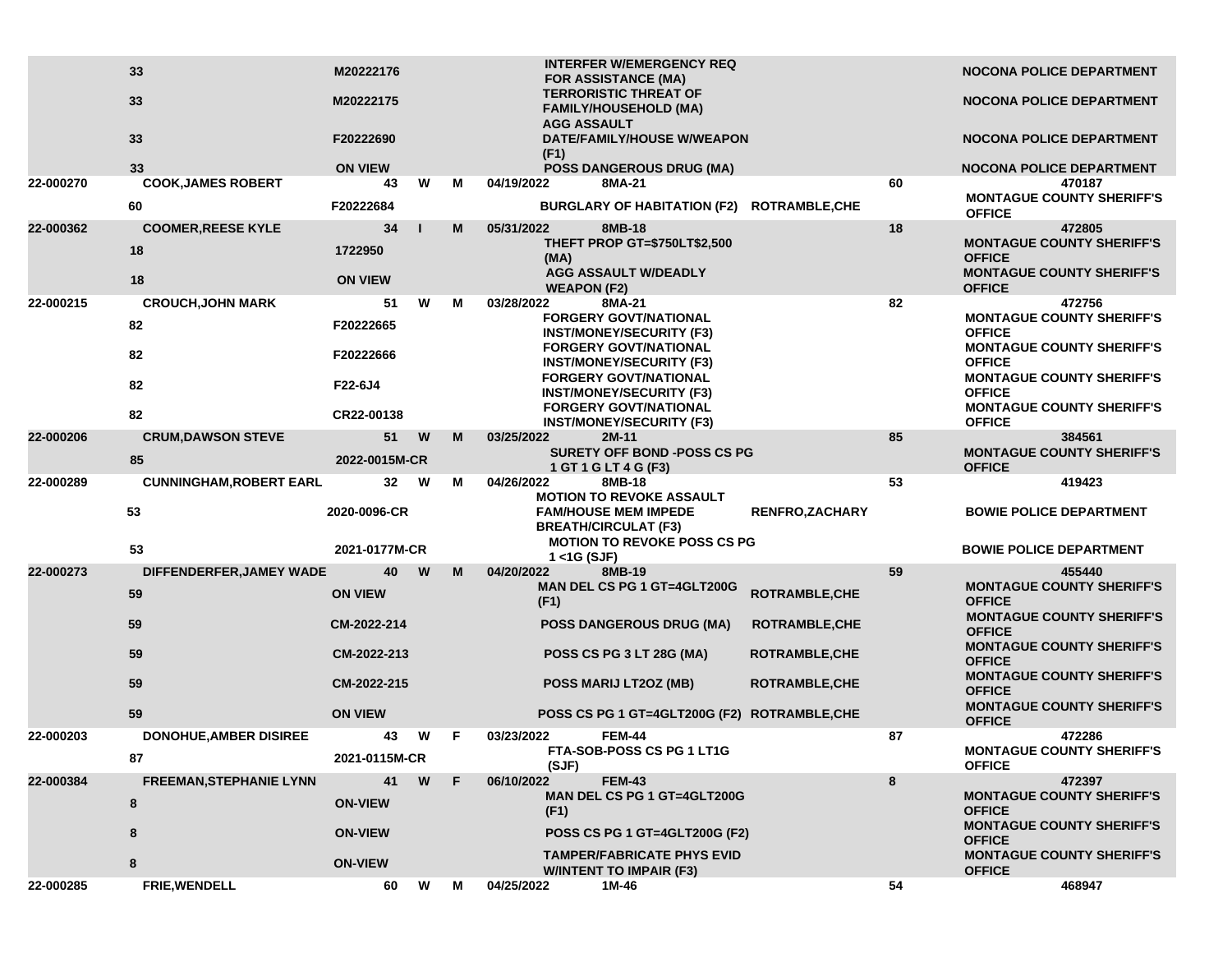|           | 54<br>54                                      | 2014-0021M-CR<br>#22-1011        |   |   | <b>MOTION TO REVOKE-POCS PG1</b><br>GT 4G LT 200G (F2)<br><b>EVADING ARREST DET W/PREV</b>               | RENFRO, ZACHARY  |                | <b>MONTAGUE COUNTY SHERIFF'S</b><br><b>OFFICE</b><br><b>MONTAGUE COUNTY SHERIFF'S</b> |
|-----------|-----------------------------------------------|----------------------------------|---|---|----------------------------------------------------------------------------------------------------------|------------------|----------------|---------------------------------------------------------------------------------------|
|           |                                               |                                  |   |   | <b>CONVICTION (SJF)</b>                                                                                  |                  |                | <b>OFFICE</b>                                                                         |
| 22-000363 | <b>GALE, CKIERRA RAE</b><br>18                | 39<br><b>ON VIEW</b>             | W | F | 05/31/2022<br><b>FEM-43</b><br><b>AGG ASSAULT W/DEADLY</b><br><b>WEAPON (F2)</b><br><b>MTP - ASSAULT</b> |                  | 18             | 472244<br><b>MONTAGUE COUNTY SHERIFF'S</b><br><b>OFFICE</b>                           |
|           | 18                                            | 2020-0122M-CR                    |   |   | <b>FAMILY/HOUSEHOLD MEMBER</b><br>PREV CONV IAT (F3)                                                     |                  |                | <b>MONTAGUE COUNTY SHERIFF'S</b><br><b>OFFICE</b>                                     |
| 22-000395 | <b>GIVENS, LAKEN LANE</b>                     | 28                               | W | м | 06/14/2022<br>8MA-18                                                                                     |                  | 4              | 471894                                                                                |
|           | 4                                             | 2021-0162M-CR                    |   |   | <b>PROH SUB CORR/CIV COM</b><br><b>FACIL-ATTEMPT (F3)</b><br><b>MTR - UNAUTH USE OF VEHICLE</b>          |                  |                | <b>MONTAGUE COUNTY SHERIFF'S</b><br><b>OFFICE</b><br><b>MONTAGUE COUNTY SHERIFF'S</b> |
|           | 4                                             | 2021-0001A-CR                    |   |   | (SJF)                                                                                                    |                  |                | <b>OFFICE</b>                                                                         |
| 22-000397 | <b>GRACE, JOJUAN ISAIAH</b>                   | 38                               | B | M | 06/15/2022<br>8MA-21                                                                                     |                  | 3              | 471233                                                                                |
|           | $\mathbf{3}$                                  | <b>ON-VIEW</b>                   |   |   | <b>ASSAULT CAUSES BODILY</b><br><b>INJURY FAMILY MEMBER (MA)</b>                                         |                  |                | <b>BOWIE POLICE DEPARTMENT</b>                                                        |
| 22-000405 | <b>HANSEN, GRACI SHEA</b>                     | 20                               | W | F | 06/17/2022<br><b>SEG-23</b>                                                                              |                  | $\mathbf 1$    | 472676                                                                                |
|           | 1                                             | M20222165                        |   |   | <b>CRIMINAL MISCHIEF</b><br>GT=\$100LT\$750 (MB)                                                         |                  |                | <b>MONTAGUE COUNTY SHERIFF'S</b><br><b>OFFICE</b>                                     |
| 22-000387 | <b>HAWKINS, DEREK ARLAN</b><br>$\overline{7}$ | 35<br>003038                     | W | M | 06/11/2022<br>8M-16<br><b>INJURY TO A CHILD (F1)</b>                                                     |                  | $\overline{7}$ | 387030<br><b>BOWIE POLICE DEPARTMENT</b>                                              |
| 22-000244 | <b>HAWTHORNE, JAMES MATTHEW</b>               | 32                               | W | М | 04/07/2022<br>8MB-19                                                                                     |                  | 72             | 417298                                                                                |
|           | 72<br>72                                      | <b>ON-VIEW</b><br><b>ON-VIEW</b> |   |   | <b>PUBLIC INTOXICATION (MC)</b><br><b>ESCAPE FROM CUSTODY (MA)</b>                                       | <b>COLE, TIM</b> |                | <b>NOCONA POLICE DEPARTMENT</b><br><b>NOCONA POLICE DEPARTMENT</b>                    |
|           | 72                                            | <b>ON-VIEW</b>                   |   |   | <b>RESIST ARREST SEARCH OR</b><br><b>TRANSPORT (MA)</b>                                                  | <b>COLE, TIM</b> |                | <b>NOCONA POLICE DEPARTMENT</b>                                                       |
|           | 72                                            | 2017-0169M-CR                    |   |   | MTR COMM SUPERV - BURGLARY COLE,TIM<br>OF HABITATION (F2)                                                |                  |                | <b>MONTAGUE COUNTY SHERIFF'S</b><br><b>OFFICE</b>                                     |
|           | 72                                            | M20222168                        |   |   | <b>ASSAULT AGAINST ELDERLY OR</b><br>DISABLED INDIVIDUAL (MA)                                            |                  |                | <b>MONTAGUE COUNTY SHERIFF'S</b><br><b>OFFICE</b><br><b>MONTAGUE COUNTY SHERIFF'S</b> |
|           | 72                                            | F20222680                        |   |   | AGG ASSAULT CAUSES SERIOUS COLE, TIM<br><b>BODILY INJ (F2)</b><br>SURETY OFF BOND - DLWI W/ PREV         |                  |                | <b>OFFICE</b>                                                                         |
|           | 72                                            | M20222169                        |   |   | <b>CONVICTION/SUSPENSION W/O</b><br><b>FINANCIAL RESPONSIBILTY (MB)</b>                                  |                  |                | <b>MONTAGUE COUNTY SHERIFF'S</b><br><b>OFFICE</b>                                     |
|           | 72                                            | 2017-0171M-CR                    |   |   | <b>MTR - BURGLARY OF HABITATION</b><br>(F2)                                                              |                  |                | <b>MONTAGUE COUNTY SHERIFF'S</b><br><b>OFFICE</b>                                     |
| 22-000408 | <b>HENRY, DANIEL LEE</b>                      | 40                               | W | M | 06/17/2022<br>$2M-5$<br><b>POSSESSION OF DRUG</b>                                                        |                  | $\mathbf{1}$   | 440247<br><b>MONTAGUE COUNTY SHERIFF'S</b>                                            |
|           | $\mathbf{1}$                                  | 0500067458                       |   |   | <b>PARAPHERNALIA - CLASS C (MC)</b><br><b>FAIL TO MAINTAIN FINANCIAL</b>                                 |                  |                | <b>OFFICE</b><br><b>MONTAGUE COUNTY SHERIFF'S</b>                                     |
|           | $\mathbf{1}$                                  | 0500067459                       |   |   | <b>RESPONSIBILTY (MC)</b>                                                                                |                  |                | <b>OFFICE</b><br><b>MONTAGUE COUNTY SHERIFF'S</b>                                     |
|           |                                               | 0500067705                       |   |   | <b>FAILURE TO APPEAR (MC)</b>                                                                            |                  |                | <b>OFFICE</b><br><b>MONTAGUE COUNTY SHERIFF'S</b>                                     |
|           | 1                                             | 0500067706                       |   |   | <b>FAILURE TO APPEAR (MC)</b>                                                                            |                  |                | <b>OFFICE</b>                                                                         |
| 22-000338 | <b>HILL, JOHN CHRISTOPHER</b>                 | 37                               | W | M | 05/17/2022<br><b>TRS-48</b><br><b>IMPERSONATE PUBLIC SERVANT</b>                                         |                  | 32             | 387392                                                                                |
|           | 32                                            | <b>ON-VIEW</b>                   |   |   | (F3)                                                                                                     |                  |                | <b>BOWIE POLICE DEPARTMENT</b>                                                        |
| 22-000279 | <b>HOGUE, MASON EDWIN</b>                     | 29                               | W | M | 04/21/2022<br>8MB-19                                                                                     |                  | 58             | 472781                                                                                |
|           | 58                                            | <b>ON-VIEW</b>                   |   |   | <b>FAIL TO IDENTIFY GIVING</b><br><b>FALSE/FICTITIOUS INFO (MB)</b>                                      | YANDELL, TRAVIS  |                | <b>BOWIE POLICE DEPARTMENT</b>                                                        |
|           | 58<br>58                                      | <b>ON-VIEW</b><br><b>ON-VIEW</b> |   |   | UNAUTH USE OF VEHICLE (SJF)                                                                              | YANDELL, TRAVIS  |                | <b>BOWIE POLICE DEPARTMENT</b><br><b>BOWIE POLICE DEPARTMENT</b>                      |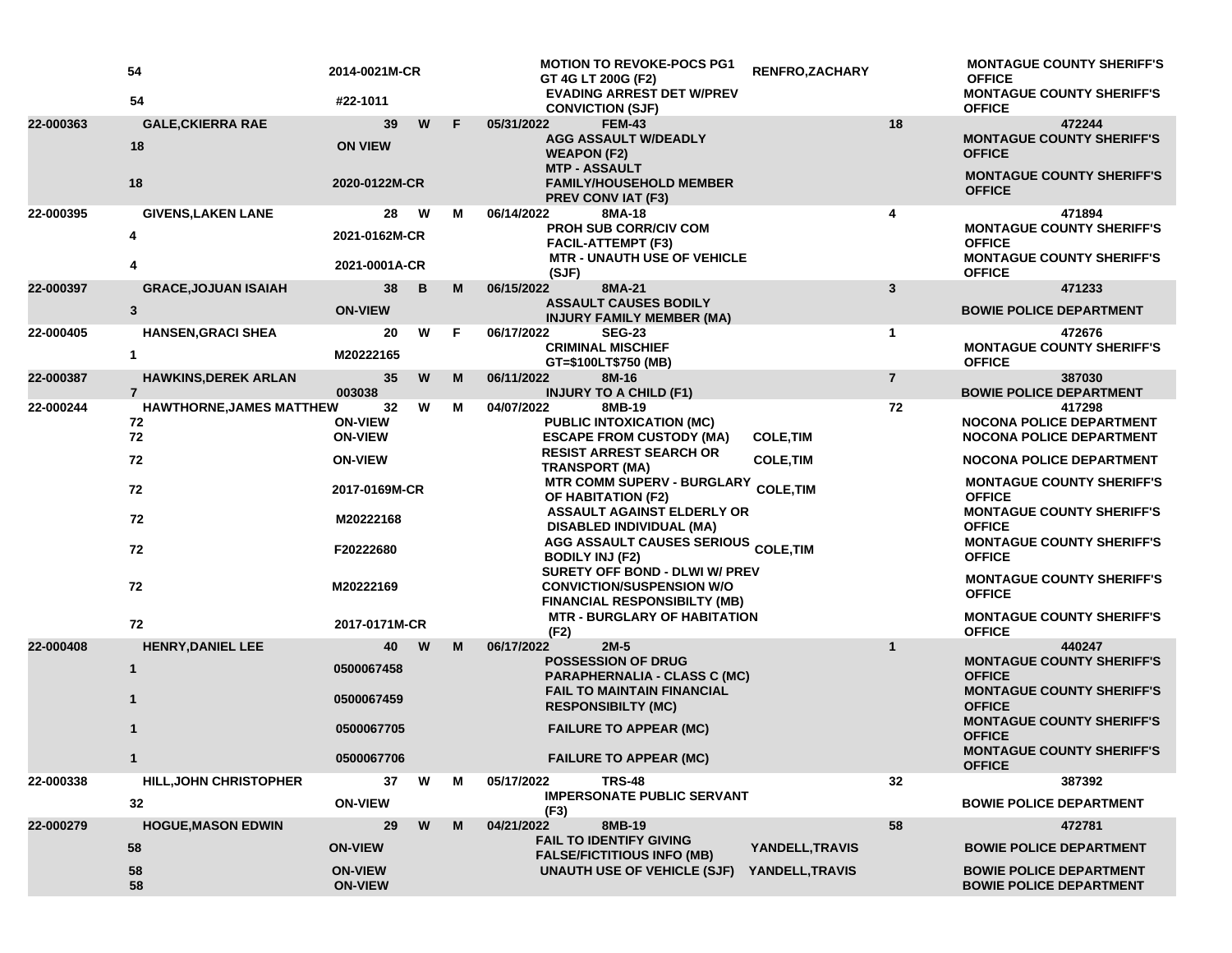|           |                               |                           |   |    | <b>POSSESSION OF DRUG</b><br><b>PARAPHERNALIA - CLASS C (MC)</b>                                                                 |                        |                 |                                                                  |
|-----------|-------------------------------|---------------------------|---|----|----------------------------------------------------------------------------------------------------------------------------------|------------------------|-----------------|------------------------------------------------------------------|
|           | 58                            | 01-164411                 |   |    | THEFT PROP GT=\$2,500LT\$30K<br>(SJF)                                                                                            | YANDELL, TRAVIS        |                 | <b>BOWIE POLICE DEPARTMENT</b>                                   |
|           | 58                            | 01-164567                 |   |    | <b>CREDIT CARD OR DEBIT CARD</b><br><b>ABUSE (SJF)</b>                                                                           | YANDELL, TRAVIS        |                 | <b>BOWIE POLICE DEPARTMENT</b>                                   |
|           | 58                            | 01-164719                 |   |    | <b>BURGLARY OF VEHICLE (MA)</b>                                                                                                  |                        |                 | <b>BOWIE POLICE DEPARTMENT</b>                                   |
|           | 58                            | 003025                    |   |    | POSS CS PG 1 LT1G (SJF)                                                                                                          | YANDELL, TRAVIS        |                 | <b>BOWIE POLICE DEPARTMENT</b>                                   |
|           | 58                            | 01-164824                 |   |    | THEFT PROP GT=\$2,500LT\$30K<br>(SJF)                                                                                            |                        |                 | <b>BOWIE POLICE DEPARTMENT</b>                                   |
|           | 58<br>58                      | 01-164876<br>W-2022-00049 |   |    | UNAUTH USE OF VEHICLE (SJF) YANDELL,TRAVIS<br>THEFT PROP GT=\$30KLT\$150K (F3)                                                   |                        |                 | <b>BOWIE POLICE DEPARTMENT</b><br><b>BOWIE POLICE DEPARTMENT</b> |
| 22-000258 | <b>HUNEKE, JIMMY LEE</b>      | 25                        | W | М  | 04/14/2022<br>8M-14                                                                                                              |                        | 65              | 469445                                                           |
|           | 65                            | CF-2022-189               |   |    | <b>POSS OR PROMOTION OF CHILD</b><br><b>PORNOGRAPHY (F3)</b>                                                                     |                        |                 | <b>MONTAGUE COUNTY SHERIFF'S</b><br><b>OFFICE</b>                |
|           | 65                            | CF-2022-190               |   |    | <b>POSS OR PROMOTION OF CHILD</b><br><b>PORNOGRAPHY (F2)</b>                                                                     |                        |                 | <b>MONTAGUE COUNTY SHERIFF'S</b><br><b>OFFICE</b>                |
|           | 65                            | CF-2022-191               |   |    | <b>POSS OR PROMOTION OF CHILD</b><br><b>PORNOGRAPHY (F3)</b>                                                                     |                        |                 | <b>MONTAGUE COUNTY SHERIFF'S</b><br><b>OFFICE</b>                |
|           | 65                            | CF-2022-192               |   |    | <b>POSS OR PROMOTION OF CHILD</b><br><b>PORNOGRAPHY (F2)</b>                                                                     |                        |                 | <b>MONTAGUE COUNTY SHERIFF'S</b><br><b>OFFICE</b>                |
|           | 65                            | CF-2022-193               |   |    | POSS OR PROMOTION OF CHILD                                                                                                       |                        |                 | <b>MONTAGUE COUNTY SHERIFF'S</b>                                 |
|           |                               |                           |   |    | <b>PORNOGRAPHY (F3)</b>                                                                                                          |                        |                 | <b>OFFICE</b>                                                    |
|           | 65                            | CF-2022-194               |   |    | <b>POSS OR PROMOTION OF CHILD</b><br><b>PORNOGRAPHY (F3)</b>                                                                     |                        |                 | <b>MONTAGUE COUNTY SHERIFF'S</b><br><b>OFFICE</b>                |
| 22-000388 | <b>KELLY, RONNIE JOE</b>      | 62                        | W | M  | 06/13/2022<br>8M-16                                                                                                              |                        | $5\phantom{.0}$ | 388406                                                           |
|           | ${\bf 5}$                     | 22-3634                   |   |    | <b>SOB - FAIL TO COMPLY SEX OFF</b><br><b>DUTY TO REG W/PREV IAT (SJF)</b>                                                       |                        |                 | <b>MONTAGUE COUNTY SHERIFF'S</b><br><b>OFFICE</b>                |
| 22-000303 | KIMBRELL, ZACHARY TAYLUR      | 26                        | W | м  | 05/03/2022<br>8MB-18                                                                                                             |                        | 46              | 470826                                                           |
|           | 46                            | 2017-0055M-CR             |   |    | <b>MOTION TO REVOKE COMMUNITY</b><br><b>SUPERVISION BURGLARY OF</b><br><b>HABITION (F2)</b><br><b>MOTION TO REVOKE COMMUNITY</b> | <b>POWERS, BRIAN</b>   |                 | <b>CLAY COUNTY</b>                                               |
|           | 46                            | 2018-0080M-CR             |   |    | <b>SUPERVISION POSS MARIJ GT2</b><br><b>OZLT=4OZ DRUG FREE ZONE</b><br>(SJF)                                                     | POWERS, BRIAN          |                 | <b>CLAY COUNTY</b>                                               |
|           | 46                            | CJ-2022-240-D             |   |    | <b>CRIMINAL MISCHIEF</b>                                                                                                         |                        |                 | <b>MONTAGUE COUNTY SHERIFF'S</b>                                 |
| 22-000212 |                               |                           |   |    | GT=\$100LT\$750 (MB)                                                                                                             |                        |                 | <b>OFFICE</b>                                                    |
|           | <b>KNOWLES, THOMAS MYRON</b>  | 34                        | W | M  | 03/26/2022<br>8MB-21                                                                                                             |                        | 84              | 423250                                                           |
|           | 84                            | <b>ON VIEW</b>            |   |    | <b>MAN DEL CS PG 1 GT=1GLT4G</b><br>(F2)                                                                                         | <b>RENFRO,ZACHARY</b>  |                 | <b>MONTAGUE COUNTY SHERIFF'S</b><br><b>OFFICE</b>                |
|           | 84                            | <b>ON VIEW</b>            |   |    | <b>RESIST ARREST SEARCH OR</b><br><b>TRANSPORT (MA)</b>                                                                          | <b>RENFRO, ZACHARY</b> |                 | <b>MONTAGUE COUNTY SHERIFF'S</b><br><b>OFFICE</b>                |
|           | 84                            | 1707344D                  |   |    | <b>POSS CS PG 1/1-B LT 1G (SJF)</b>                                                                                              |                        |                 | <b>MONTAGUE COUNTY SHERIFF'S</b><br><b>OFFICE</b>                |
|           | 84                            | F20222675                 |   |    | FAIL TO COMPLY SEX OFF DUTY<br>TO REG LIFE/90 DAY (F2)                                                                           | RENFRO, ZACHARY,       |                 | <b>MONTAGUE COUNTY SHERIFF'S</b><br><b>OFFICE</b>                |
| 22-000354 | <b>LEMONS, DANIEL DEWAYNE</b> | 36                        | W | М  | 8MA-18<br>05/23/2022                                                                                                             |                        | 26              | 444371                                                           |
|           | 26                            | <b>ON VIEW</b>            |   |    | POSS CS PG 1 GT=200GLT400G                                                                                                       |                        |                 | <b>MONTAGUE COUNTY SHERIFF'S</b>                                 |
| 22-000291 | <b>LOWERY, MELISSA LYNN</b>   | 41                        | W | F. | (F1)<br>04/27/2022<br><b>FEM-43</b>                                                                                              |                        | 52              | <b>OFFICE</b><br>469767                                          |
|           | 52                            | 0500067095                |   |    | <b>CAPIAS - UNAUTHORIZED</b><br><b>BURNING (MC)</b>                                                                              |                        |                 | <b>BOWIE POLICE DEPARTMENT</b>                                   |
|           | 52                            | 0500066851                |   |    | <b>CAPIAS - UNAUTHORIZED</b><br><b>BURNING (MC)</b>                                                                              |                        |                 | <b>BOWIE POLICE DEPARTMENT</b>                                   |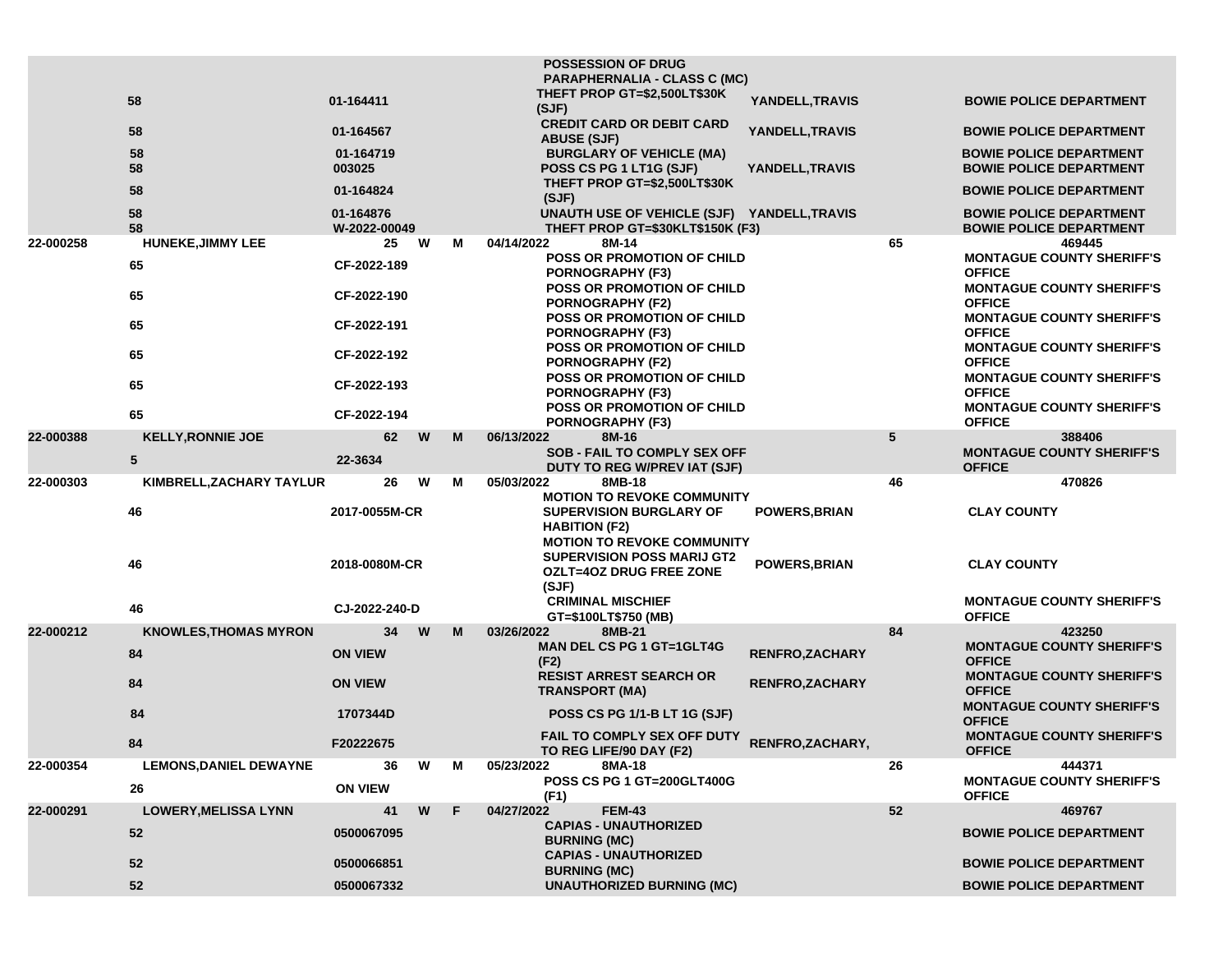|           | 52                              | 003021              |        |   | ARSON (F2)                                                       | JORDAN, COLLIN         |              | <b>BOWIE POLICE DEPARTMENT</b>                    |
|-----------|---------------------------------|---------------------|--------|---|------------------------------------------------------------------|------------------------|--------------|---------------------------------------------------|
| 22-000409 | <b>MASSENGALE, JEANIE MARIE</b> | 38                  | W      | F | 06/17/2022<br><b>DT-38</b>                                       |                        | 1            | 470234                                            |
|           | 1                               | <b>ON VIEW</b>      |        |   | <b>TERRORISTIC THREAT CAUSE</b><br>FEAR OF IMMINENT SBI (MB)     |                        |              | <b>MONTAGUE COUNTY SHERIFF'S</b><br><b>OFFICE</b> |
| 22-000404 | <b>MASSIE, JORDAN KEITH</b>     | 31                  | W      | M | 06/17/2022<br><b>SEG-24</b>                                      |                        | $\mathbf{1}$ | 472156                                            |
|           |                                 | <b>ON VIEW</b>      |        |   | <b>RESIST ARREST SEARCH OR</b>                                   |                        |              | <b>MONTAGUE COUNTY SHERIFF'S</b>                  |
|           |                                 |                     |        |   | <b>TRANSPORT (MA)</b>                                            |                        |              | <b>OFFICE</b>                                     |
|           | 1                               | <b>ON VIEW</b>      |        |   | <b>ASSAULT FAMILY VIOLENCE</b><br><b>CLASS C (MC)</b>            |                        |              | <b>MONTAGUE COUNTY SHERIFF'S</b><br><b>OFFICE</b> |
| 22-000406 | <b>MCCLAIN, ROBIN RENEE</b>     | 66                  | w      | F | 06/17/2022<br>DT-34                                              |                        | 1            | 472821                                            |
|           | $\mathbf{1}$                    | M20222186           |        |   | <b>ASSAULT CAUSES BODILY</b><br><b>INJURY FAMILY MEMBER (MA)</b> |                        |              | <b>MONTAGUE COUNTY SHERIFF'S</b><br><b>OFFICE</b> |
| 22-000352 | <b>MCMAHON, JEFFREY WAYNE</b>   | 47                  | W      | M | 05/23/2022<br>8MB-21                                             |                        | 26           | 469018                                            |
|           | 26                              | <b>ON VIEW</b>      |        |   | MAN DEL CS PG 1 GT=1GLT4G (F2)                                   |                        |              | <b>MONTAGUE COUNTY SHERIFF'S</b>                  |
|           |                                 |                     |        |   |                                                                  |                        |              | <b>OFFICE</b><br><b>MONTAGUE COUNTY SHERIFF'S</b> |
|           | 26                              | <b>ON VIEW</b>      |        |   | <b>POSS CS PG 1 GT=4GLT200G (F2)</b>                             |                        |              | <b>OFFICE</b>                                     |
|           | 26                              | 05-23-2022-05038606 |        |   | <b>PAROLE VIOLATION-BLUE</b><br><b>WARRANT()</b>                 |                        |              | <b>MONTAGUE COUNTY SHERIFF'S</b><br><b>OFFICE</b> |
| 22-000403 | MITCHELL, KYLE DERRICK          | 30                  | W      | M | 06/17/2022<br>8MA-18                                             |                        | $\mathbf{1}$ | 462370                                            |
|           | 1                               | 2021-0168M-CR       |        |   | UNL POSS FIREARM BY FELON<br>(F3)                                |                        |              | <b>MONTAGUE COUNTY SHERIFF'S</b><br><b>OFFICE</b> |
| 22-000366 | <b>MITCHELL, ROBERT NEIL</b>    | 36                  | W      | M | 06/02/2022<br>8MA-18                                             |                        | 16           | 472250                                            |
|           | 16                              | <b>ON VIEW</b>      |        |   | <b>ASSAULT CAUSES BODILY</b>                                     |                        |              | <b>MONTAGUE COUNTY SHERIFF'S</b>                  |
|           |                                 |                     |        |   | <b>INJURY FAMILY MEMBER (MA)</b>                                 |                        |              | <b>OFFICE</b>                                     |
| 22-000383 | <b>MONEY, WESLEY FRANKLIN</b>   | 25                  | W      | м | 06/10/2022<br>8MA-19<br><b>EVADING ARREST DETENTION</b>          |                        | 8            | 471337<br><b>MONTAGUE COUNTY SHERIFF'S</b>        |
|           | 8                               | <b>ON VIEW</b>      |        |   | (MA)                                                             |                        |              | <b>OFFICE</b>                                     |
|           | 8                               | <b>ON VIEW</b>      |        |   | POSS CS PG 1 GT=4GLT200G (F2)                                    |                        |              | <b>MONTAGUE COUNTY SHERIFF'S</b>                  |
|           |                                 |                     |        |   |                                                                  |                        |              | <b>OFFICE</b>                                     |
|           | 8                               | 2021-0142M-CR       |        |   | MTP-POSS CS PG 1 LT1G (SJF)                                      |                        |              | <b>MONTAGUE COUNTY SHERIFF'S</b><br><b>OFFICE</b> |
| 22-000351 | <b>MORGAN, THOMAS JEFFERSON</b> | $22 \overline{ }$   | W      | M | 05/23/2022<br>8M-14                                              |                        | 26           | 472801                                            |
|           | 26                              | 003035              |        |   | <b>INJURY CHILD/ELDERLY/DISABLE</b>                              | RENFRO, ZACHARY        |              | <b>MONTAGUE COUNTY SHERIFF'S</b>                  |
| 22-000022 | <b>NEISS, JERRY ALAN</b>        | 35                  | W      | М | <b>W/INT SBI/MENTAL (F1)</b><br>01/12/2022<br>8M-16              |                        | 157          | <b>OFFICE</b><br>464970                           |
|           |                                 |                     |        |   | FAIL TO COMPLY SEX OFF DUTY                                      |                        |              | <b>MONTAGUE COUNTY SHERIFF'S</b>                  |
|           | 157                             | F20212625           |        |   | TO REG LIFE/ANNUAL (F3)                                          | <b>JORDAN, COLLIN</b>  |              | <b>OFFICE</b>                                     |
| 22-000216 | <b>NEWSOME, SONIA DANN</b>      | 46                  | W      | F | 03/28/2022<br><b>FEM-43</b>                                      |                        | 82           | 472757                                            |
|           | 82                              | F20222667           |        |   | <b>FORGERY GOVT/NATIONAL</b><br><b>INST/MONEY/SECURITY (F3)</b>  | <b>MARSH, LEE ANN</b>  |              | <b>MONTAGUE COUNTY SHERIFF'S</b><br><b>OFFICE</b> |
|           |                                 |                     |        |   | <b>FORGERY GOVT/NATIONAL</b>                                     |                        |              | <b>MONTAGUE COUNTY SHERIFF'S</b>                  |
|           | 82                              | F20222668           |        |   | <b>INST/MONEY/SECURITY (F3)</b>                                  | Marsh, Lee Ann         |              | <b>OFFICE</b>                                     |
| 22-000398 | <b>OCONNOR, ROBERT PATRICK</b>  | 66                  | W      | м | <b>SEG-22</b><br>06/14/2022                                      |                        | 4            | 469157                                            |
|           |                                 | <b>ON VIEW</b>      |        |   | <b>INJURY CHILD/ELDERLY/DISABLE</b><br>W/INT BODILY INJ (F3)     |                        |              | <b>MONTAGUE COUNTY SHERIFF'S</b><br><b>OFFICE</b> |
| 22-000243 | <b>OWENS, ANGELA MICHELLE</b>   |                     | 37 W F |   | 04/06/2022<br><b>FEM-44</b>                                      |                        | 73           | 458568                                            |
|           |                                 |                     |        |   | <b>FAILURE TO APPEAR DECLARING</b>                               |                        |              | <b>MONTAGUE COUNTY SHERIFF'S</b>                  |
|           | 73                              | 2021-0040M-CR       |        |   | <b>BOND INSUFFICIENT UNAUTH USEROTRAMBLE, CHE</b>                |                        |              | <b>OFFICE</b>                                     |
|           |                                 |                     |        |   | OF VEHICLE (SJF)<br><b>FAILURE TO APPEAR-DECLARING</b>           |                        |              |                                                   |
|           | 73                              | 2021-0067M-CR       |        |   | <b>BOND INSUFFICIENT- POSS CS PG ROTRAMBLE, CHE</b>              |                        |              | <b>MONTAGUE COUNTY SHERIFF'S</b>                  |
|           |                                 |                     |        |   | 1 LT 1 G DRUG FREE ZONE (F3)                                     |                        |              | <b>OFFICE</b>                                     |
|           | 73                              | 2021FW003085        |        |   | POSS CS PG 1 GT=1GLT4G (F3)                                      | <b>CUMMINGS, ERICK</b> |              | <b>MONTAGUE COUNTY SHERIFF'S</b><br><b>OFFICE</b> |
| 22-000402 | <b>RUOFF.JOEL SCOTT</b>         | 46 W                |        | М | 06/17/2022<br><b>SEG-26</b>                                      |                        | $\mathbf{1}$ | 472820                                            |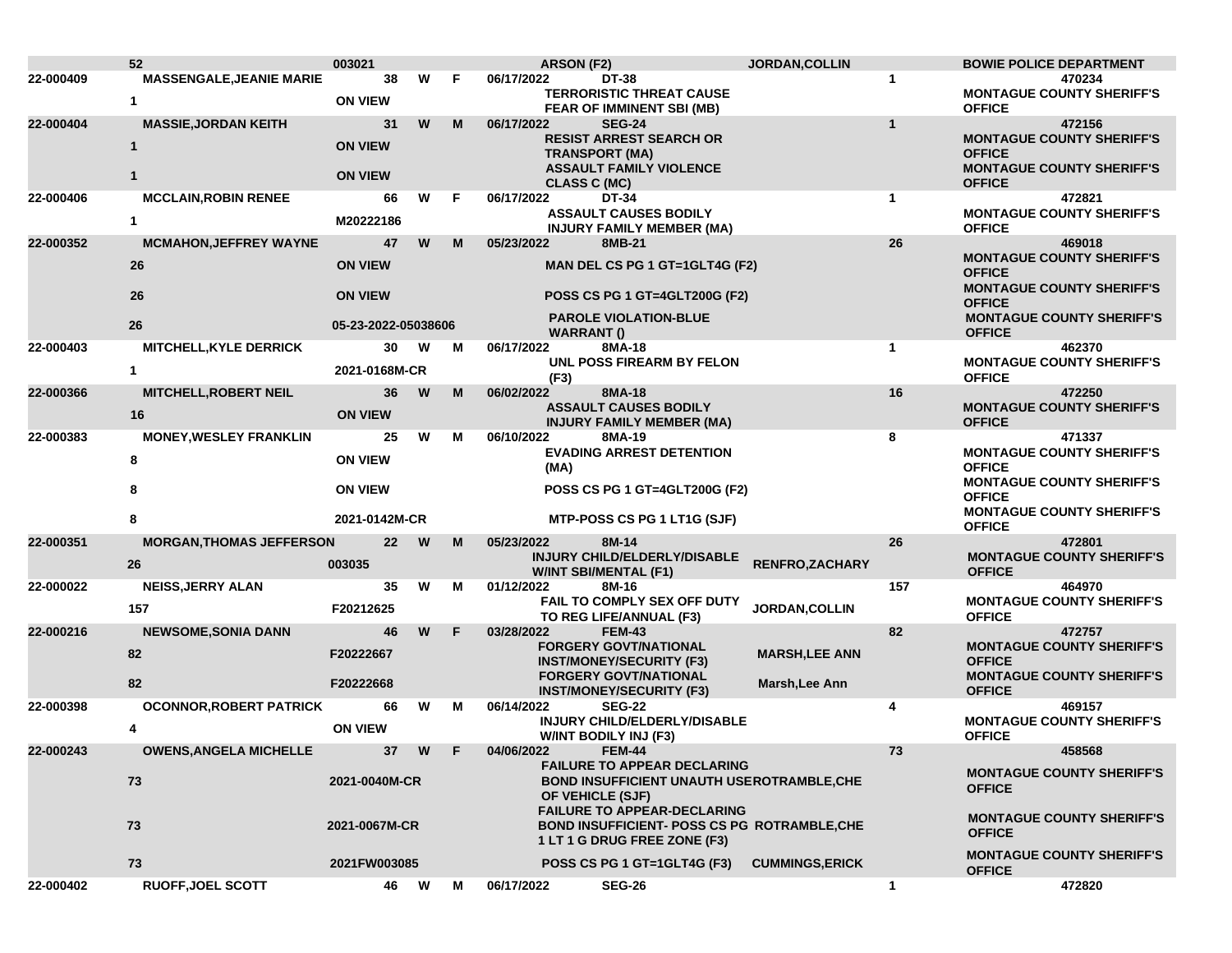|           | 1                                                               | CF-2022-0011                     |   |    | FFJ-FAIL TO COMPLY SEX OFF<br>DUTY TO REG LIFE/ANNUAL (F3)                                        |                        |                | <b>MONTAGUE COUNTY SHERIFF'S</b><br><b>OFFICE</b>                          |
|-----------|-----------------------------------------------------------------|----------------------------------|---|----|---------------------------------------------------------------------------------------------------|------------------------|----------------|----------------------------------------------------------------------------|
| 22-000400 | <b>SLAYTON, JOHN KYLE</b><br>$\overline{2}$<br>$\boldsymbol{2}$ | 39<br>2022-0023M-CR<br>F20222694 | W | M  | 06/16/2022<br>8MA-19<br>POSS CS PG 1 LT1G (SJF)<br>POSS CS PG 2 GT= 4GLT400G (F2)                 |                        | $\overline{2}$ | 472590<br><b>BOWIE POLICE DEPARTMENT</b><br><b>BOWIE POLICE DEPARTMENT</b> |
|           | $\mathbf{2}$                                                    | 67818                            |   |    | <b>DRIVING WHILE LICENSE</b><br><b>SUSPENDED/INVALID (MC)</b>                                     |                        |                | <b>BOWIE POLICE DEPARTMENT</b>                                             |
|           | $\mathbf{2}$                                                    | 67818A                           |   |    | <b>VIOLATE PROMISE TO APPEAR</b><br>(MC)                                                          |                        |                | <b>BOWIE POLICE DEPARTMENT</b>                                             |
|           | $\overline{2}$                                                  | 0500067316<br>0500067566         |   |    | <b>CLASS C - EXPIRED DL (MC)</b><br><b>FAILURE TO APPEAR (MC)</b><br><b>CLAY COUNTY - ABANDON</b> |                        |                | <b>BOWIE POLICE DEPARTMENT</b><br><b>BOWIE POLICE DEPARTMENT</b>           |
|           | $\overline{2}$                                                  | CJ-2022-F220(B)                  |   |    | <b>ENDANGER CHILD CRIMINAL</b><br><b>NEGLIGENCE (SJF)</b>                                         |                        |                | <b>BOWIE POLICE DEPARTMENT</b>                                             |
| 22-000257 | <b>SNIDER, KENNETH CHARLES</b>                                  | 44                               | W | м  | 04/14/2022<br><b>TRS-48</b>                                                                       |                        | 65             | 392980<br><b>MONTAGUE COUNTY SHERIFF'S</b>                                 |
|           | 65                                                              | 2018-0219M-CR                    |   |    | MTR - POSS CS PG 1 LT1G (SJF) RENFRO, ZACHARY                                                     |                        |                | <b>OFFICE</b>                                                              |
|           | 65                                                              | 003020                           |   |    | <b>SOB-POSS MARIJ LT2OZ (MB)</b>                                                                  | <b>RENFRO,ZACHARY</b>  |                | <b>MONTAGUE COUNTY SHERIFF'S</b><br><b>OFFICE</b>                          |
|           | 65                                                              | <b>ON VIEW</b>                   |   |    | <b>POSS CS PG 1 LT1G DRUG FREE</b><br>ZONE (F3)                                                   | RENFRO, ZACHARY        |                | <b>MONTAGUE COUNTY SHERIFF'S</b><br><b>OFFICE</b>                          |
|           | 65                                                              | <b>ON VIEW</b>                   |   |    | <b>DRIVING W/LIC INV W/PREV</b><br><b>CONV/SUSP/W/O FIN RES (MB)</b>                              |                        |                | <b>MONTAGUE COUNTY SHERIFF'S</b><br><b>OFFICE</b>                          |
| 22-000407 | <b>STAGG, AARON KARL</b>                                        | 42                               | W | M  | 06/17/2022<br><b>HLD-39</b>                                                                       |                        | $\mathbf{1}$   | 445382                                                                     |
|           | $\mathbf{1}$                                                    | <b>ON VIEW</b>                   |   |    | <b>TERRORISTIC THREAT OF</b><br><b>FAMILY/HOUSEHOLD (MA)</b>                                      |                        |                | <b>MONTAGUE COUNTY SHERIFF'S</b><br><b>OFFICE</b>                          |
|           | $\mathbf{1}$                                                    | <b>ON VIEW</b>                   |   |    | <b>AGG ASSAULT W/DEADLY</b><br><b>WEAPON FAMILY VIOLENCE (F2)</b>                                 |                        |                | <b>MONTAGUE COUNTY SHERIFF'S</b><br><b>OFFICE</b>                          |
| 22-000026 | <b>STEWART, SILVER SHADOW</b>                                   | 25                               | W | м  | 01/14/2022<br>1M-47                                                                               |                        | 155            | 469271                                                                     |
|           | 155                                                             | <b>ON VIEW</b>                   |   |    | <b>MAN DEL CS PG 2 OR 2-A</b><br>GT=4GLT400G (F1)                                                 | <b>JORDAN, COLLIN</b>  |                | <b>MONTAGUE COUNTY SHERIFF'S</b><br><b>OFFICE</b>                          |
|           | 155                                                             | <b>ON VIEW</b>                   |   |    | <b>POSS MARIJ GT4OZLT=5LBS (SJF) JORDAN,COLLIN</b>                                                |                        |                | <b>MONTAGUE COUNTY SHERIFF'S</b><br><b>OFFICE</b>                          |
|           | 155                                                             | CF-2022-114                      |   |    | THEFT PROP GT=\$2,500LT\$30K<br>(SJF)                                                             | JORDAN, COLIN          |                | <b>MONTAGUE COUNTY SHERIFF'S</b><br><b>OFFICE</b>                          |
|           | 155                                                             | CF-2022-111                      |   |    | <b>MAN DEL CS PG 1 GT=1GLT4G</b><br>(F2)                                                          | <b>JORDAN, COLLIN</b>  |                | <b>MONTAGUE COUNTY SHERIFF'S</b><br><b>OFFICE</b>                          |
|           | 155                                                             | CF-2022-113                      |   |    | <b>IMPERSONATE PUBLIC SERVANT</b><br>(F3)                                                         | <b>JORDAN, COLLIN</b>  |                | <b>MONTAGUE COUNTY SHERIFF'S</b><br><b>OFFICE</b>                          |
|           | 155                                                             | 2021-0001M-CR                    |   |    | <b>MOTION TO PROCEED W/ ADJ</b><br>GUILT-POSS CS PG1<1G (SJF)                                     |                        |                | <b>MONTAGUE COUNTY SHERIFF'S</b><br><b>OFFICE</b>                          |
|           | 155                                                             | M20222151                        |   |    | <b>BURGLARY OF VEHICLE (MA)</b>                                                                   | <b>JORDAN, COLLIN</b>  |                | <b>MONTAGUE COUNTY SHERIFF'S</b><br><b>OFFICE</b>                          |
| 22-000353 | <b>THOMASON, MARY IONA</b>                                      | 17                               | W | F. | 05/23/2022<br><b>FEM-44</b>                                                                       |                        | 26             | 472694                                                                     |
|           | 26                                                              | <b>ON VIEW</b>                   |   |    | <b>MAN DEL CS PG 1 GT=1GLT4G</b><br>(F2)                                                          | ROTRAMBLE, CHE         |                | <b>MONTAGUE COUNTY SHERIFF'S</b><br><b>OFFICE</b>                          |
|           | 26                                                              | <b>ON VIEW</b>                   |   |    | POSS CS PG 1 GT=4GLT200G (F2) ROTRAMBLE, CHE                                                      |                        |                | <b>MONTAGUE COUNTY SHERIFF'S</b><br><b>OFFICE</b>                          |
| 22-000334 | <b>TOWERY, CHRISTOPHER JAMES</b><br>34                          | 45<br><b>ON VEIW</b>             | W | м  | 05/15/2022<br>2M-11<br><b>UNAUTH USE OF VEHICLE (SJF)</b>                                         |                        | 34             | 469602<br><b>NOCONA POLICE DEPARTMENT</b>                                  |
| 22-000350 | <b>WALDEN, LOUIS, ROBERT</b>                                    | 43                               | W | M  | 05/23/2022<br>8MA-21                                                                              |                        | 26             | 471043                                                                     |
|           | 26                                                              | 2018-0072M-CR                    |   |    | <b>M.T.R. / EVADING ARREST DET</b><br>W/VEH (F3)                                                  | <b>GREENWOOD, TODD</b> |                | <b>MONTAGUE COUNTY SHERIFF'S</b><br><b>OFFICE</b>                          |
| 22-000318 | <b>WHITFIELD, WELDON WILLIAM</b>                                | 41                               | W | м  | 05/09/2022<br>8MB-21                                                                              |                        | 40             | 463595                                                                     |
|           | 40                                                              | 0500066023                       |   |    | <b>FAILURE TO APPEAR (MC)</b>                                                                     |                        |                | <b>MONTAGUE COUNTY SHERIFF'S</b><br><b>OFFICE</b>                          |